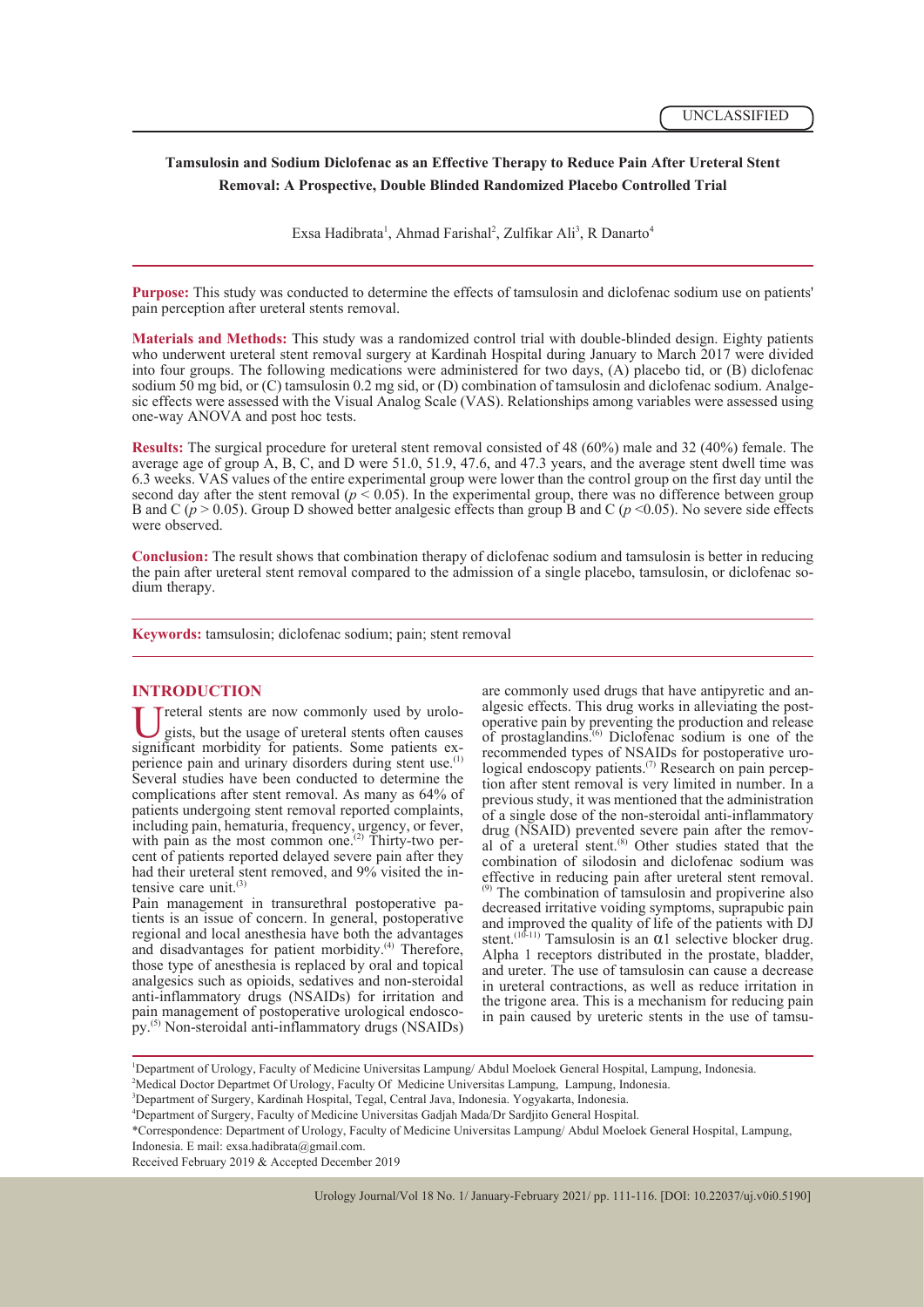Tamsulosin & Diclofenac in reducing stent pain-Hadibrata et al.

| <b>Table 1. Patient characteristic</b> |                                         |            |             |                |                |                 |
|----------------------------------------|-----------------------------------------|------------|-------------|----------------|----------------|-----------------|
|                                        | Variable                                | Overall    | (A) Placebo | (B) Diclofenac | (C) Tamsulosin | (D) Combination |
|                                        | Age (year), Mean (SD)                   | 49.6(11.7) | 51.0(13.1)  | 51.9(10.6)     | 47.6(11.4)     | 47.3(11.8)      |
|                                        | Stent insitu duration (week), Mean (SD) | 6.3(2.8)   | 6.0(2.4)    | 66 (30)        | 5.5(2.5)       | 6.9(3.1)        |
|                                        | Gender, $n$ $(\%)$                      |            |             |                |                |                 |
|                                        | Male                                    | 48(60)     | 9(45)       | 11(55)         | 13(65)         | 13(65)          |
|                                        | Female                                  | 32(40)     | 11(55)      | 9(45)          | 7(35)          | 7(35)           |
|                                        | Stent location, $n$ (%)                 |            |             |                |                |                 |
|                                        | Right                                   | 44(55)     | 14(70)      | 10(50)         | 11(55)         | 9(45)           |
|                                        | Left                                    | 36(45%)    | 6(30)       | 10(50)         | 9(45)          | 11(55)          |
|                                        | Diagnose, $n$ (%)                       |            |             |                |                |                 |
|                                        | Renal stone                             | 26(32,5)   | 6(30)       | 6(30)          | 8(40)          | 8(40)           |
| ٠                                      | Ureteral stone                          | 54 (67,5)  | 14(70)      | 14(70)         | 12(60)         | 12(60)          |
|                                        | Previous operation, $n$ (%)             |            |             |                |                |                 |
| ٠                                      | Endourology                             | 43(53,8)   | 11(55)      | 9(45)          | 10(50)         | 10(50)          |
| ٠                                      | Open surgery                            | 37(46,3)   | 9(45)       | 11(55)         | 10(50)         | 10(50)          |
|                                        | VAS score after removal stent, n (%)    |            |             |                |                |                 |
| ٠                                      | $<$ 3                                   | 39(48,7)   | 1(5)        | 13(65)         | 9(45)          | 16(80)          |
|                                        | $3 - 5$                                 | 38 (47,5)  | 18 (90)     | 7(35)          | 9(45)          | 4(20)           |
|                                        | >5                                      | 3(3,7)     | 1(5)        | 0(0)           | 2(10)          | 0(0)            |
|                                        | Complication                            |            |             |                |                |                 |
|                                        | Colic Pain                              | 3(3,7)     | 2(10)       | 1(5)           | 0(0)           | 0(0)            |
| ٠                                      | Hematuria                               | 4(5)       | 2(10)       | 1(5)           | 1(5)           | 0(0)            |
| ٠                                      | Frequency and urgency                   | 4(5)       | 4(20)       | 0(0)           | 0(0)           | 0(0)            |
| ٠                                      | No complication                         | 69 (86,2)  | 12(60)      | 18 (90)        | 19(95)         | 20(100)         |

#### $\log in.$ <sup>(12-14)</sup>

The study examined the patient's complaints, and Visual analog score (VAS) score after removal of DJ stents. This study was conducted to determine the effect of tamsulosin and diclofenac sodium use on pain perception of patients after ureteral stent removal

## **METHODS**

### *Study Design*

This study was a prospective, randomized, double-blind, placebo-controlled trial. The number of samples is de- termined based on comparative numerical analysis. The study compared the analgesic effects following endo-<br>scopic removal ureteral stent surgery. Pain perception<br>was assessed from the first day until the second day following surgery. Analgesic drugs were administered for two days following surgery. The analgesic effects were assessed using the Visual Analog Scale (VAS). All patients above 17 years and below 55 years undergoing. unilateral ureteral stenting following renal and ureteric stone surgery were included. No history was presented of psychotic mental illness, organic psychiatric condi- tions, and other mental illnesses, severe pain-induced illnesses and malignancy. Patients with open surgery conversion, history of peptic ulcer disease, liver im- pairment, chronic renal failure, coronary artery disease, bleeding diathesis, asthma, urinary tract infections (UTI), chronic painful conditions like arthritis, preghancy, allergy to medications, significant lower urinary tract symptoms (LUTS) and use of alpha-blockers and residual calculus were excluded. Patients with compli- cations during stent removal like hematuria and mu- cosal injury were also excluded. The study was initiated after obtaining the approval of the Institutional Ethics Committee at Kardinah Hospital. Ref: 071/001/2017. Interventions<br>The patients who underwent endoscopic surgery re-

moval ureteral stent at Urology health center Kardinah Hospital, Tegal from January 2017 to April 2017



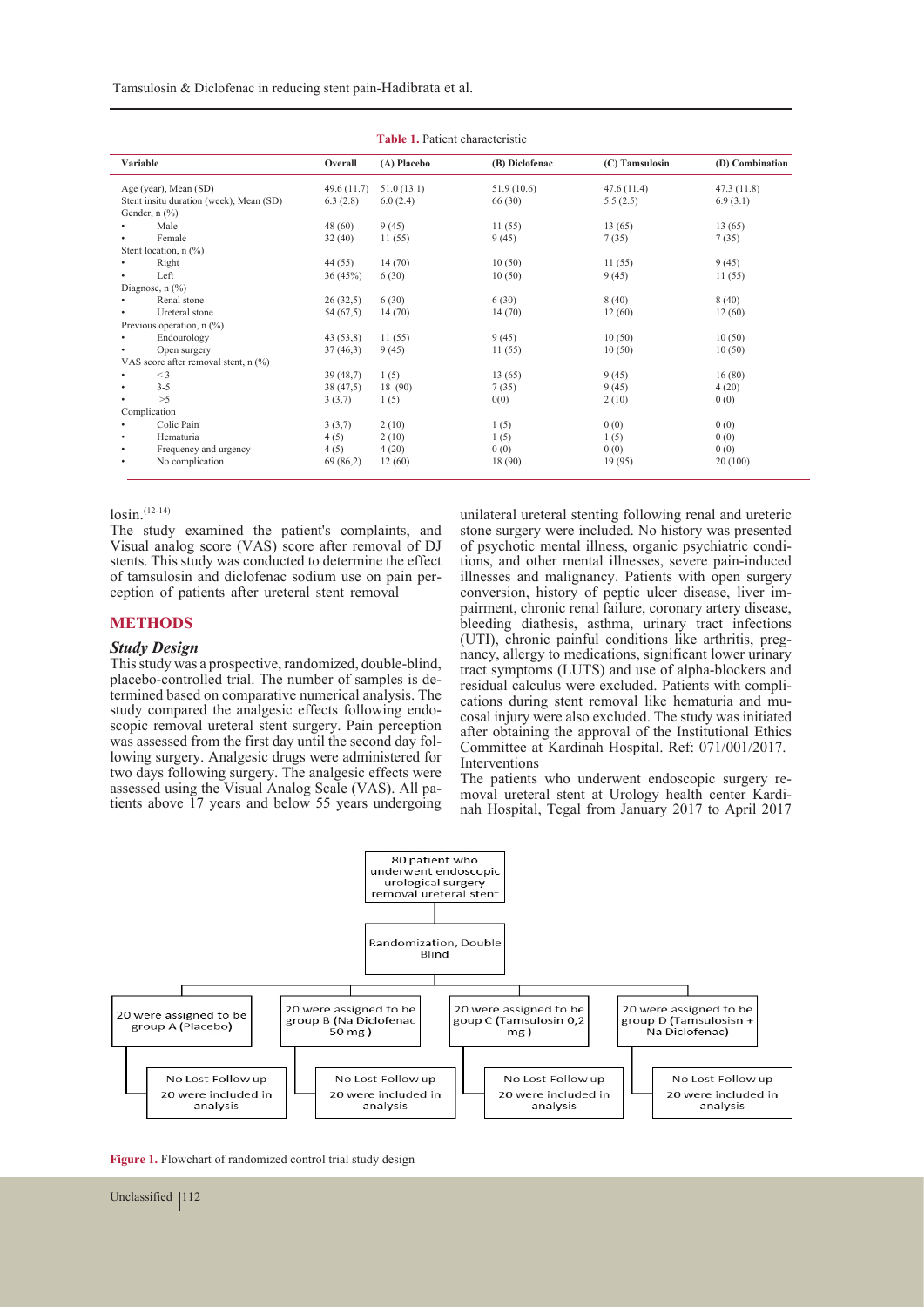**Table 2.** VAS Mean Score Before-After removal stent

| Condition                      | Placebo | Na Diclofenac | <b>Tamsulosin</b> | Combination  |  |
|--------------------------------|---------|---------------|-------------------|--------------|--|
| Pre-Op                         | 0,9     | 0,            | 0,95              | 1.1          |  |
| Post Op Day 1<br>Post Op Day 2 | 2.4     | 2,45          | 2,65<br>1.15      | 1,85<br>0,55 |  |

were included. The experimental groups (B, C, and D) consisted of 20 patients in each group, and the control group also (A) consisted of 20 patients.

In control group A, patients were administered vitamin tablet containing folic acid tid for two days. In group B, patients were administered diclofenac sodium  $\overline{50}$  mg<br>twice a day for two days. In group C, 0.2 mg of tamsulosin was applied once a day for two days. Group D was administered combination diclofenac 50 mg twice a day and tamsulosin 0,2 mg once a day for two days. All medications were placed in a numbered envelope as per the computer-generated model. All patients received a single dose of levofloxacin 500 mg before stent re- moval as per our department protocol. All patients and investigators were blinded to the medicine identity and randomization design until the end of the study. Visual analog score (VAS) was taken on a scale from zero to ten, zero meaning no pain to 10, meaning excruciating pain. The surgeon removing the stent was also blinded about the grouping. Stent removal was performed under local anesthesia using 2 % xylocaine jelly under vision with 15 Fr cystoscope. The stent used in this study was a double j stent with a diameter of 5 Fr and a length of 26 cm.

All patients were contacted after 24 h and 48 h. VAS score, additional medications requirement, and site of pain, and any other relevant parameters were recorded.

#### *Statistical Analysis*

Age, gender, week of ureteral stenting, stent location (right or left), diagnosis, previous surgery, patient satisfaction, adverse events, patient complaints, and VAS<br>scale for each patient were recorded. Statistical analysis of data that is normal and homogeneously distributed then followed by a one way ANOVA parametric test. However, if it does not meet the requirements for a parametric test, then a non-parametric test, namely Kruskal-Wallis, followed by the Mann Whitney posthoc analysis to see the differences between treatment groups was employed. A p-value of less than 0.05 was considered to be statistically significant

#### **RESULTS**

In this research, 80 patients who met the inclusion cri- teria were divided into four study groups. The average age of the entire sample was 49.6 years involving 48 male patients and 32 female patients. Primary data analysis included the length of stents dwell times, stent placement, diagnosis, types of operation, VAS score < 3, 3-5, >5 and complication after up DJ stent were recorded the entire groups. Characteristics of the patients are tabulated in **Table 1**.

In the four groups, the VAS score was analyzed after stent removal. The assessment was performed at 24 hours and 48 hours post-operation. At 24 hours after stent removal, the mean VAS scores in the place-<br>bo group were 4.0; diclofenac sodium group was 2.4, tamsulosin group was 2.6, and the combination group was 1.8. Furthermore, at 48 hours after stent removal measurement, the mean VAS score in the placebo group was 2.5, the diclofenac sodium group was 1.0, the tam-<br>sulosin group was 1.1, and combination group was 0.5 (**Table 2**). In the post hoc analysis, there was a signif- icant difference in the VAS score of the combination therapy group compared to the entire group (**Table 3**;  $p < 0.05$ ).

### **DISCUSSION**

Pain management is currently a significant issue among urologists. Unrelieved pain can be a major medical



**Figure 2.** Pain scale graphic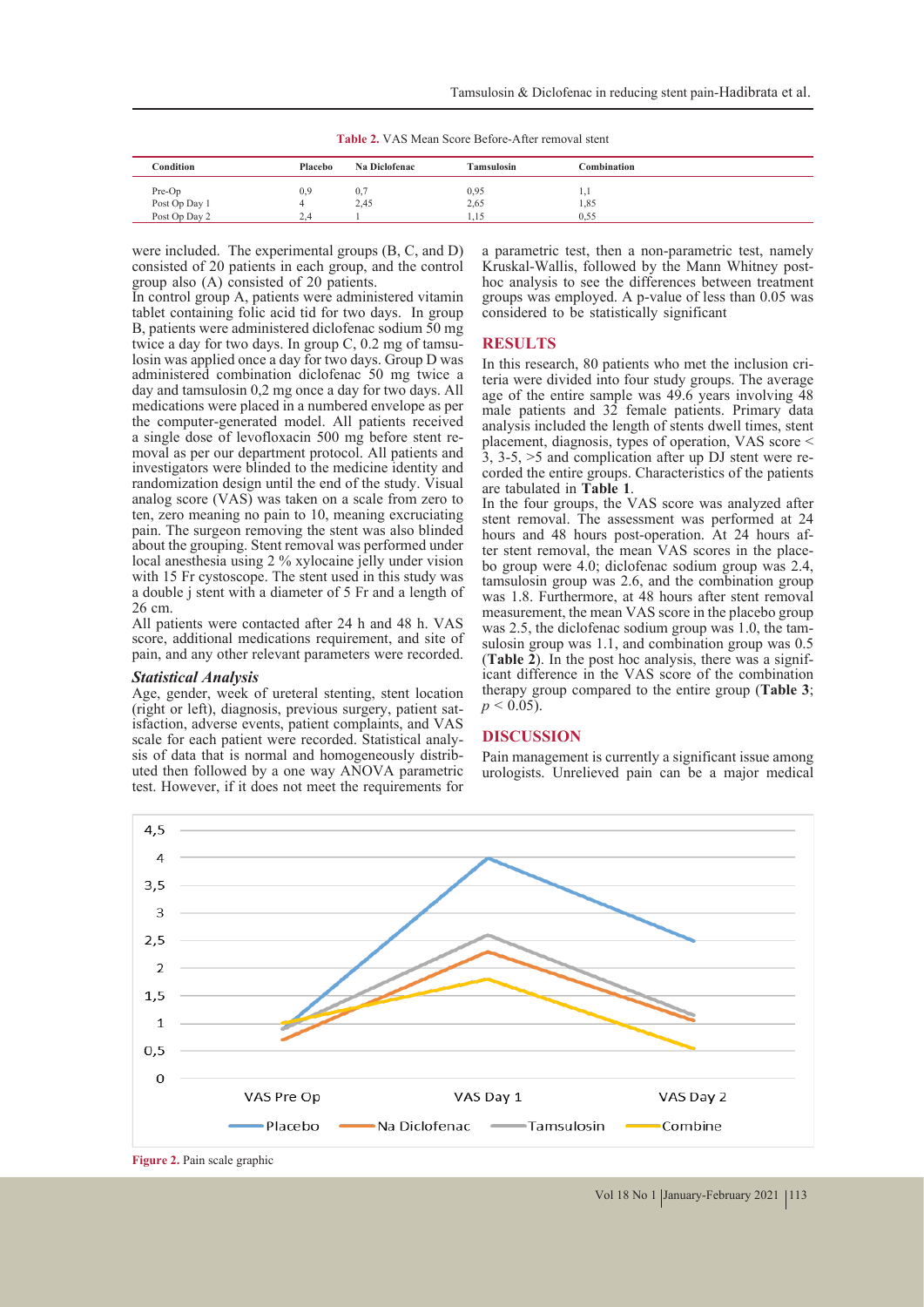|             |                   | p value VAS score |       |
|-------------|-------------------|-------------------|-------|
|             |                   | Day 1             | Day 2 |
| Combination | Placebo           | 0.000             | 0.000 |
|             | Tamsulosin        | 0.039             | 0.039 |
|             | <b>Diclofenac</b> | 0.234             | 0.020 |
| Tamsulosin  | Placebo           | 0.000             | 0.000 |
|             | Diclofenac        | 1.000             | 0.951 |
| Diclofenac  | Placebo           | 0.000             | 0.000 |

**Table 3.** Post Hoc analysis

problem. In the late 1990s, pain management in the transurethral surgical procedures was established. (6,11) However, many urologists did not understand yet how to address the post-operative acute pain problems in patients undergoing endoscopic surgery. The primary goal of endoscopic post-operative pain management is to overcome the pain with minimal side effects of  $drugs.$ <sup>(11,15)</sup>

The use of a ureteral stent is significantly associated with the pain and discomfort experienced by the patient.<sup>(1)</sup> In patients with a history of Double-J insertion, the perception of Catheter-Related Bladder Discomfort (CRBD) is less in comparison with patients without such a history.<sup>(22)</sup>

 As many as 80% of patients reported experiencing pain due to stent.<sup>(1)</sup> In another study, 64% of patients who underwent ureteral stent removal reported complaints, including pain, hematuria, frequency, urgency or fever, and the major complaint was  $\text{pain.}^{(2)}$  Several studies have been conducted to reduce the pain and discom-<br>fort caused by ureteral stent use by using alpha-block-<br>er, anti-cholinergic, and phosphodiesterase inhibitor as well as the design, material and dimension of the stent. (10,16-19) Almost all the existing literature focus on the morbidity of the ureteral stent when the stent is in situ. Frequently, the urologists have patients with colic-like pain after ureteral stent removal, requiring additional analgesic and hospitalization for severe pain cases.<br>Previous studies reported that as many as  $32\%$  of patients complained about the delayed severe pain after ureteral stent removal, and 9% returned to the intensive care unit to be treated.<sup>(3)</sup> In this study, pain assessment was performed using VAS score at 24 hours and 48 hours after ureteral stent removal. The administration

of diclofenac sodium, tamsulosin, and the combination of both significantly reduced pain after stent removal compared to placebo ( $p < 0.001$ ). This result lasted up to 24 hours and 48 hours after the operation.<br>Pain during ureteral stent removal is due to the activa-

tion of the nociceptor. Friction between the stent and ureteral mucosa irritates the ureteric smooth muscle, trigonal irritation, and induces pressure changes in the pelvicocalices system.<sup>(9)</sup> Tamsulosin is a selective  $\alpha$ 1 blocker drug. Alpha 1 receptors are distributed in the prostate, vesica urinaria, and ureter. The use of tamsulosin may cause a decrease in ureteral contraction as well as reducing irritation in the trigonum area. It is a pain-reducing mechanism for the pain caused by ure-<br>teral stent.<sup>(18-20)</sup> Diclofenac sodium is one recommended<br>type of NSAIDs for post-operative urological endostype of NSAIDs for post-operative urological endos-<br>copy patients, and it is a standard drug in renal colic.  $\overline{COX}$  inhibitors and Non-selective  $\overline{COX}$  inhibitors, significantly reduce ureteral contraction in the human and porcine ureter.<sup>(20)</sup> In addition, the use of diclofenac sodium drugs can reduce renal blood flow resulting in analgesic and anti-inflammatory effects. $(21)$ <br>There was no significant difference in VAS score be-

tween the diclofenac sodium group and the tamsulosin group ( $p > 0.05$ ). In the diclofenac group, the mean VAS score was lower than that of tamsulosin. At 24 hours post-operative, VAS score of the diclofenac sodium group was 2.4 and 2.6 in the tamsulosin group. At 48 hours post-operative, VAS score of the diclofenac sodium group was 1.0 and 1.1 in the tamsulosin group.<br>These results were consistent with the previous studies which stated that there was no significant difference in VAS score in the diclofenac sodium group and alpha-blocker silodosin.9 The incidence of pain with VAS score of  $\geq$  3-  $\leq$  5 was the most prevalent in the placebo group (90%). In the diclofenac sodium group and tamsulosin group, the score was 35% and 55% respectively. While in the combination group, the in-<br>cidence of pain with a VAS score of  $\geq 3$ -  $\leq 5$  was 20%, and VAS score > 5 was 0%. These results suggest that the occurrence of severe pain can be prevented by providing a combination of diclofenac sodium and tam-<br>sulosin.

In this study, the admission of combination therapy was better in reducing the VAS score of 24 hours and

| Characteristic | Our study                                                                                                                                                                                                                       | Gangkak et al., 2016 <sup>9</sup>                                                                                                                                          | Irfansyah et al., 2016 <sup>10</sup>                                                                                                                            | Tadros et al., 2012 <sup>8</sup>                                                                             |
|----------------|---------------------------------------------------------------------------------------------------------------------------------------------------------------------------------------------------------------------------------|----------------------------------------------------------------------------------------------------------------------------------------------------------------------------|-----------------------------------------------------------------------------------------------------------------------------------------------------------------|--------------------------------------------------------------------------------------------------------------|
| Study design   | Prospective, double<br>blinded randomized<br>control trial study                                                                                                                                                                | Prospective, double blinded<br>randomized control trial study                                                                                                              | Prospective, single blinded<br>randomized control trial study                                                                                                   | Prospective, double blinded<br>randomized control trial study                                                |
| Regiment       | Diclofenac sodium<br>and tamsulosin                                                                                                                                                                                             | Diclofenac sodium and silodosin                                                                                                                                            | Tamsulosin and propiverine HCL                                                                                                                                  | Rofecoxib                                                                                                    |
| Total sample   | 80                                                                                                                                                                                                                              | 240                                                                                                                                                                        | 30                                                                                                                                                              | 22                                                                                                           |
| VAS measure    | 24 hours dan 48<br>hours post surgery                                                                                                                                                                                           | 24 hours post surgery                                                                                                                                                      | While stent insitu and 24 hours<br>post surgery                                                                                                                 | 24 hours post surgery                                                                                        |
| Conclusiom     | Combination therapy of<br>diclofenac sodium and<br>tamsulosin is better in<br>reducing the pain after<br>ureteral stent removal<br>compared to the admission<br>of single placebo, tamsulosin,<br>and diclofenac sodium therapy | Combination therapy of diclofenac<br>sodium and silodosin did not differ<br>significantly compared to the<br>admission of singe silodosin and<br>sodium diclofenac therapy | Tamsulosin is better compared to<br>Propiverine HCl in reducing pain,<br>but Propiverine HCl is better at<br>increasing QoL and decreasing<br><b>IPSS</b> score | Rofecoxib single therapy prior<br>to stent release prevents severe<br>pain post-release of ureteral<br>stent |

Table 4. Comparison of research results 8,9,10

Unclassified | 114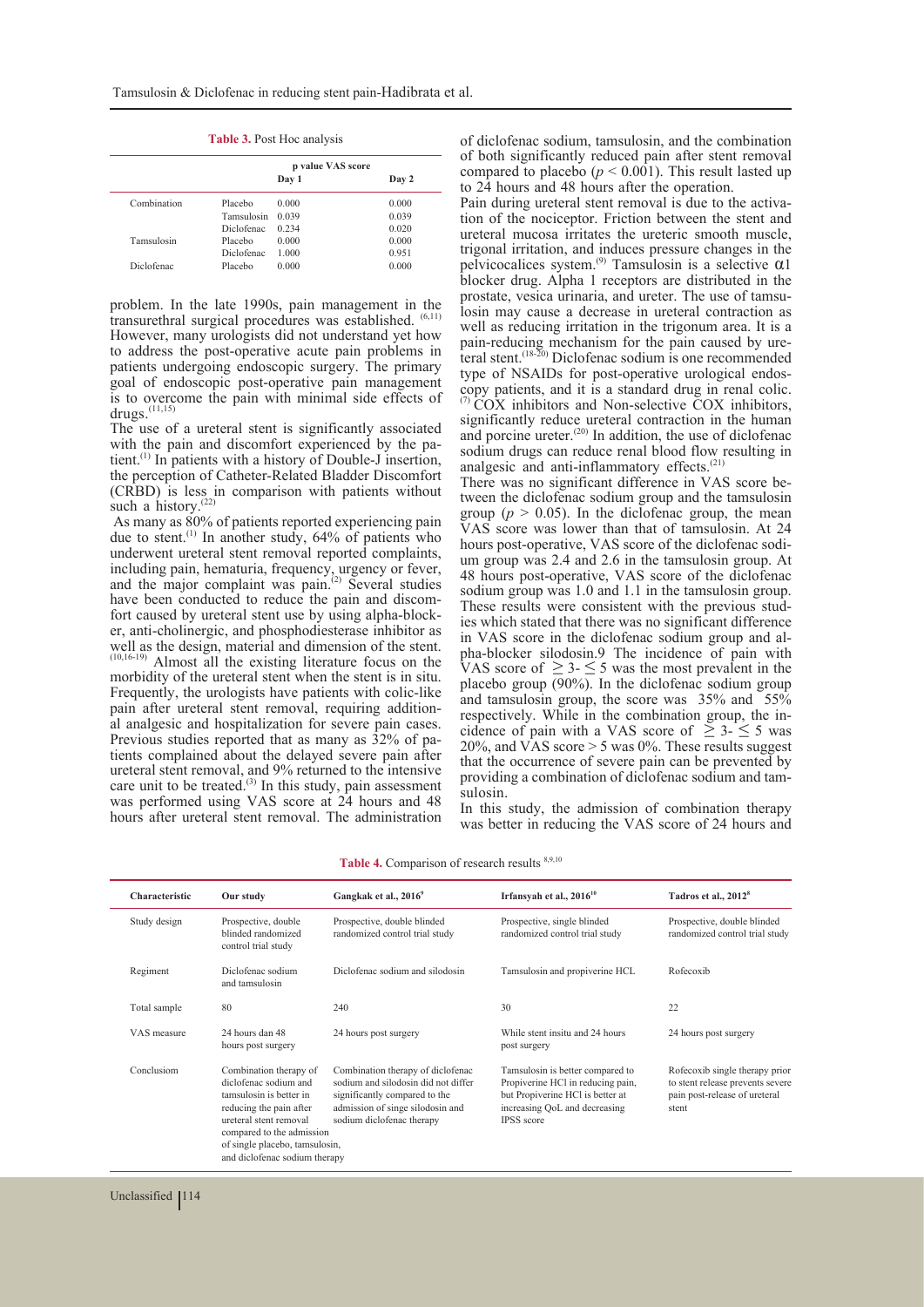48 hours postoperatively, compared with other groups  $(p < 0.05)$ . We did not find any significant side effects on the combination therapy of diclofenac sodium and ministration of diclofenac sodium was gastrointestinal symptoms. In this study, we did not find any significant gastrointestinal complaints and urinary complaints (colic pain, hematuria, and frequency-urgency) in the use of drug combinations sodium diclofenac 50 mg twice daily and tamsulosin 0.2 mg once daily for two days. When compared to previous studies, this study did not only evaluate the 24 hours post-operative pain scores, but it continued the evaluation until 48 hours postop-

eration.<sup>(9)</sup> The results of combination therapy remained better in reducing the 48 hours post-operative pain of the VAS score. Results and conclusions in this study, compared with other researches, is presented in **Table 4**.

This study, nevertheless, has some disadvantages. First, in this study, the numbers of randomized samples are few, and the population of this study are limited to a district hospital in central java only. Future researches are expected to develop the types of therapy and surgery techniques that can significantly reduce the pain after ureteral removal.

#### **CONCLUSIONS**

Our study showed that the combination therapy between diclofenac sodium and tamsulosin is better in reducing pain after ureteral removal than placebo, tamsulosin, and diclofenac sodium admission.

# **CONFLICT OF INTEREST**

The authors reported no potential conflict of interest.

# **REFERENCES**

- **1.** Joshi HB, Stainthorpe A, MacDonagh RP, Keeley FX, Timoney AG, Barry MJ. Indwelling ureteral stents: evaluation of symptoms, quality of life and utility. J Urol 2003; 169:1065-9.
- **2.** Theckumparampil N, Elsamra SE, Carons A, Salami SS, Leavitt D, Kavoussi A, et al. Symptoms after removal of ureteral stents. J Endourol 2015; 29:246-52.
- **3.** Loh-Doyle JC, Low RK, Monga M, Nguyen MM. Patient experiences and preferences with ureteral stent removal. J Endourol 2015;  $29.35 - 40$
- **4.** Tyritzis SI, Stravodimos KG, Vasileiou I, Fotopoulou G, Koritsiadis G, Migdalis V, et al. Spinal versus General Anaesthesia in Postoperative Pain Management during Transurethral Procedures. ISRN Urol 2011; 895874:1-6.
- **5.** Liu J, Zang YJ. Comparative study between three analgesic agents for the pain management during extracorporeal shock wave lithotripsy. Urol J 2013; 10:942-5.
- **6.** Kara C, Resorlu B, Cicekbilek I, Unsal A. Analgesic efficacy and safety of nonsteroidal anti-inflammatory drugs after transurethral resection of prostate. Int Braz J Urol 2010; 36;49-54.<br>Borda AP,
- **7.** Borda AP, Sonnek FC, Fontetne V, EG. Guidelines on Pain

Management & Palliative Care. European Association of Urology 2014; 28-33.

- **8.** Tadros NN, Bland L, Legg E, Olyaei A, Conlin MJ. A single dose of a non-steroidal antiinflammatory drug (NSAID) prevents severe pain after ureteric stent removal: a prospective, randomised, double-blind, placebo-controlled trial. BJU Int 2012; 111:101-5.
- **9.** Gangkak G, Teli RD, Yadav SS, Tomar V, Priyadarshi S, Aggarwal SP. A single oral dose of silodosin an d diclofenac sodium is effective in reducing pain after ureteric stent removal: a prospective, randomized, double blind placebo controlled study. Springerplus 2016; 5:23.
- **10.** Irfansyah. Effect of alpha blocker and anti cholinergic on ureteral stent related symptoms : A single-blind randomized clinical trial. [Tesis]. Universitas Gadjah Mada. 2016.
- **11.** Yuri P, Ali Z, Rasyid N, Birowo P. Effect of ppemidic acid, phenazopyridine HCL, and sodium diclofenac on pain perception following endoscopic urological surgery: Double-blinde randomized-controlled trial. Acta medica indones 2016; 48:184-92.
- 12. Beddingfield R, Pedro RN, Hinck B, Kreidberg C, Feia K, Monga M. Alfuzosin to relieve ureteral stent discomfort: a prospective, randomized, placebo controlled study. J Urol 2009; 181:170-6.
- **13.** Itoh Y, Kojima Y, Yasui T, Tozawa K, Sasaki S, Kohri K. Examination of alpha 1 adrenoceptor subtypes in the human ureter. Int J Urol 2007; 14:749-53.
- **14.** Michel MC, Vrydag W. Alpha1-, alpha2- and beta-adrenoceptors in the urinary bladder, urethra and prostate. Br J Pharmacol 2006; 147(Suppl 2):88-119.
- **15.** Yesil S, Polat F, Ozturk U Dede O, Imamoglu M, Bozkirli. Effect of different analgesic on pain relief durung extracorporeal shock wave litotripsi. Hippokratia 2014; 18:107-9.
- **16.** Damiano R, Autorino R, De Sio M, Giacobbe A, Palumbo IM, D'Armiento M. Effect of tamsulosin in preventing ureteral stent-related morbidity: a prospective study. J Endourol 2008; 22:651-6.
- **17.** Deliveliotis C, Chrisofos M, Gougousis E, Papatsoris A, Dellis A, Varkarakis IM. Is there a role for alpha1-blockers in treating double-J stent-related symptoms. Urology 2006; 67:35- 9.
- **18.** Dellis A, Joshi HB, Timoney AG, Keeley FX. Relief of stent related symptoms: review of engineering and pharmacological solutions. J Urol 2010; 184:1267-72.
- **19.** Gupta M, Patel T, Xavier K, Maruffo F, Lehman D, Walsh R, et al. Prospective randomized evaluation of periureteral botulinum toxin type A injection for ureteral stent pain reduction. J Urol 2010; 183:598- 602.
- **20.** Nakada SY, Jerde TJ, Bjorling DE, Saban R. Selective cyclooxygense-2 inhibitors reduce ureteral contraction in vitro: a better alternative for renal colic? J Urol 2000; 163:607-12.